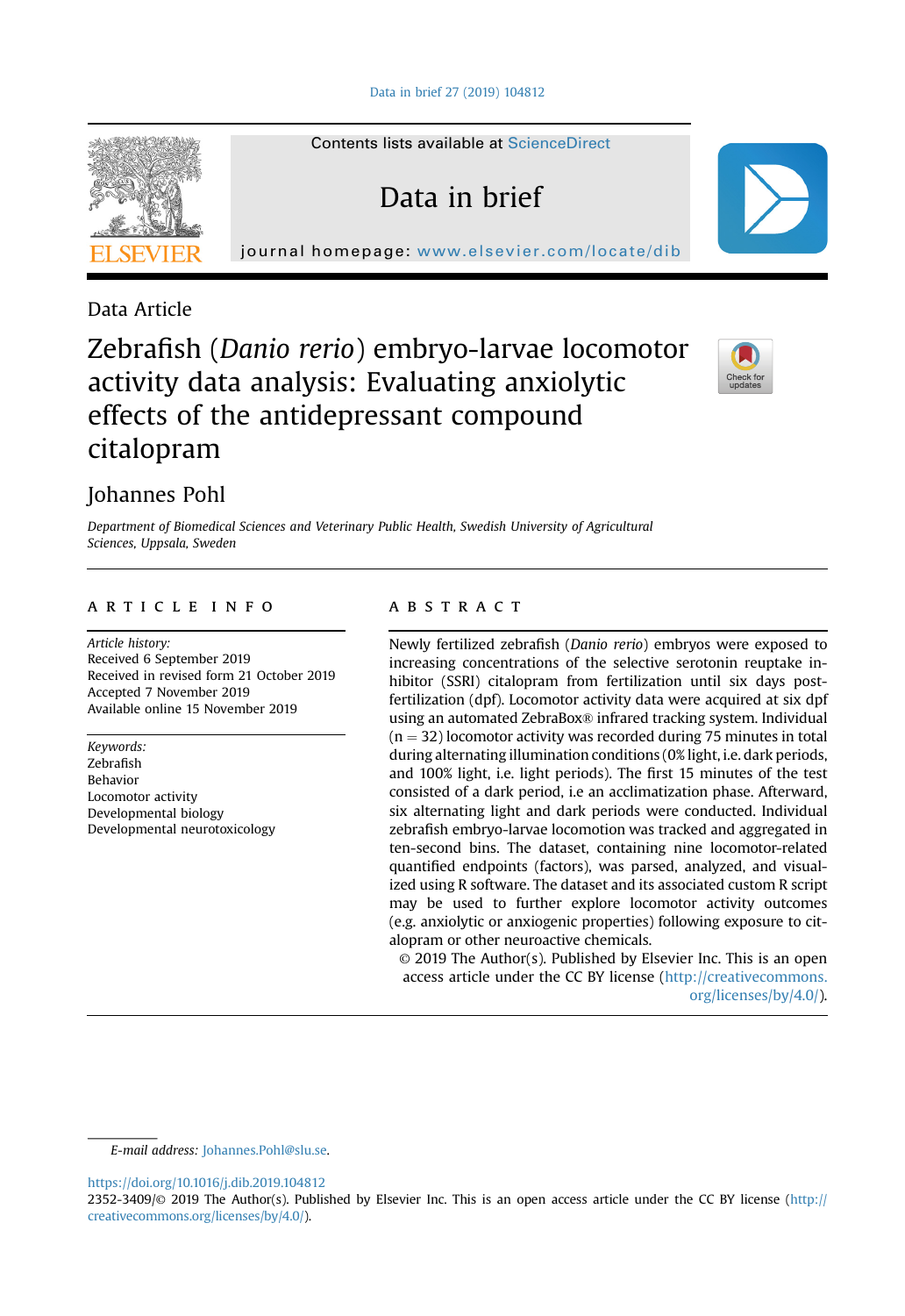| Subject                        | Biology                                                                                     |  |
|--------------------------------|---------------------------------------------------------------------------------------------|--|
| Specific subject area          | Behavioral Neuroscience, Developmental Neuroscience, Developmental                          |  |
|                                | Neurotoxicology, Developmental Toxicology, Aquatic toxicology, Environmental                |  |
|                                | Toxicology, Pharmacology, Toxicology                                                        |  |
| Type of data                   | Figure                                                                                      |  |
| How data were acquired         | Infrared tracking using ZebraBox® apparatus with Zebralab software (Viewpoint, Lyon,        |  |
|                                | France)                                                                                     |  |
| Data format                    | Comma-separated value (.csv) data files                                                     |  |
| Parameters for data collection | Zebrafish embryo-larvae displaying obvious malformations (e.g. non-inflated swim            |  |
|                                | bladder) or other visible effects (e.g. mortality) were omitted from data analysis          |  |
| Description of data collection | Fertilized zebrafish embryos were placed individually in 96-well plates together with       |  |
|                                | 200 µL test solution. After six days static exposure, the plates were carefully transferred |  |
|                                | to the ZebraBox® testing chamber. Individual embryo-larvae locomotor activity was           |  |
|                                | tracked during six alternating ten-minute dark and light periods. Raw data files (.csv)     |  |
|                                | were exported after tracking. Data analysis was performed using a custom R script           |  |
| Data source location           | Institution: Swedish University of Agricultural Sciences                                    |  |
|                                | City/Town/Region: Uppsala                                                                   |  |
|                                | Country: Sweden                                                                             |  |
| Data accessibility             | Repository name: Mendeley Data                                                              |  |
|                                | Data identification number: 10.17632/rcscvwcyx4.2                                           |  |
|                                | Direct URL to data: https://data.mendeley.com/datasets/rcscvwcyx4/2                         |  |
| Related research article       | Bachour, R.-L., Golovko, O., Kellner, M., Pohl, J., 2020. Behavioral effects of citalopram, |  |
|                                | tramadol, and binary mixture in zebrafish (Danio rerio) larvae. Chemosphere 238.            |  |
|                                | https://doi.org/10.1016/j.chemosphere.2019.124587                                           |  |

#### Value of the Data

- Fish embryo locomotor activity is a sensitive measurement of anxiogenic and/or anxiolytic properties of chemical compounds, in the present case citalopram.
- The data and associated R scripts are made available to researchers who would like to reproduce analysis of high-throughput fish embryo-larvae locomotor activity datasets.
- The supplied raw-data files may be further analyzed to extract additional endpoints, further elucidating neurobehavioral outcomes of citalopram exposure during embryonal development.

## 1. Data

The raw comma-separated value (.csv) data files associated with this article (citalopram\_plateA.csv and citalopram\_plateB.csv) are deposited in Mendeley Data [[1\]](#page-5-0). An R script (behavior\_analysis.R) for data analysis of the .csv files is also available from Mendeley Data [[1\]](#page-5-0). The plotted data showing locomotor activity in zebrafish embryo-larvae exposed to citalopram is shown in [Fig. 1.](#page-2-0)

#### 2. Experimental design, materials, and methods

#### 2.1. Zebrafish embryo procurement

Groups of adult zebrafish (Danio rerio) from the laboratory breeding stocks were transferred to metal mesh (5 mm mesh size) breeding cages submerged in 10 L aquariums (26 °C) on the day before each test. Spawning was induced among the groups of fish (approximately five males and five females) after lights-on the following morning. After spawning, fertilization success and malformation rate was assessed in each spawning group, and the group displaying the lowest incidence of unfit eggs were collected and processed for embryo exposure. The eggs were rinsed in fresh carbon-filtered aerated tap water to remove debris from the spawning aquariums. Exposure in test solutions began at approximately 3 hours post-fertilization when the embryos had reached the 1k-cell to "high" developmental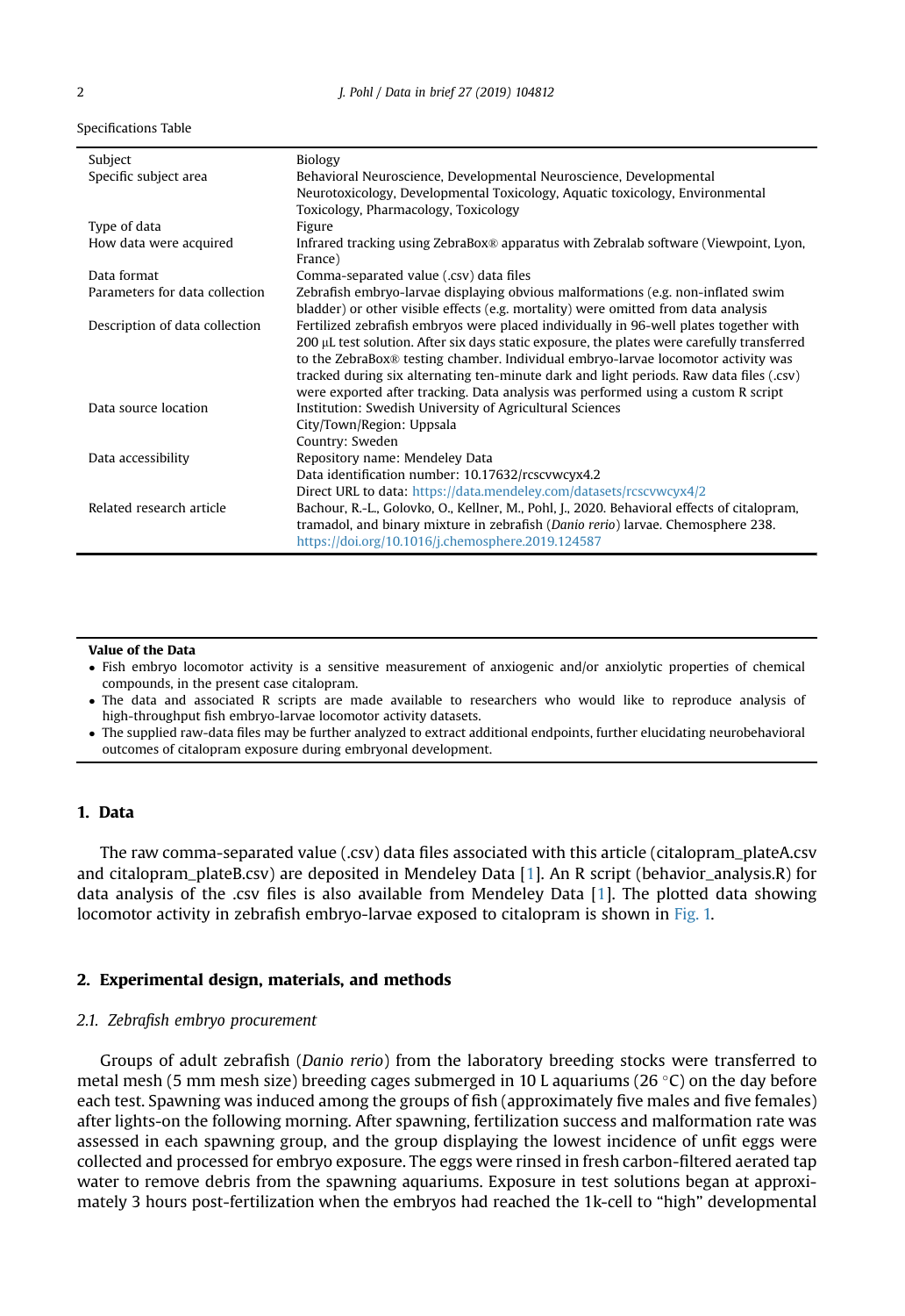<span id="page-2-0"></span>

Fig. 1. Total swimming distance in six-day post-fertilization zebrafish embryo-larvae exposed to citalopram since fertilization (\*\*: p<0.01, \*\*\*: p<0.001 according to Dunnett's post hoc test). Adapted from Bachour et al. (2020) [\[2](#page-5-0)].

stage [\[3\]](#page-5-0). Embryos showing synchronous development were sorted out for testing. The embryo exposure tests were performed within the window approved by the local animal welfare authority, i.e. before the external feeding developmental phase.

#### 2.2. Embryo exposure

Fertilized embryos ( $n = 32$  per treatment) were distributed in Petri-dishes filled with 40 mL test solution (control and five chemical treatments). Control water consisted of carbon-filtered aerated tap water (pH: 8.36 $\pm$ 0.04, conductivity: 450 $\pm$ 30 mS/cm, alkalinity: 8 °dH, dissolved O<sub>2</sub>: 90 $\pm$ 5%). Citalopram was dissolved in control water by mixing and vortex, without the addition of an additional solvent, and diluted 1:4 into the five treatments. Embryos were pipetted from each respective petri dish together with 200  $\mu$ L solution into 96-well plates (one embryo per well). The water column in each well reached  $2/3$  of the well height (well volume: 300  $\mu$ L) allowing for an air column, thus facilitating normal swim bladder inflation in the developing embryo-larvae [\[4](#page-5-0)].



Fig. 2. Placement of embryos in each 96-well plate, where each well is denoted by treatment group ranging from control (0) to the highest tested chemical concentration (5).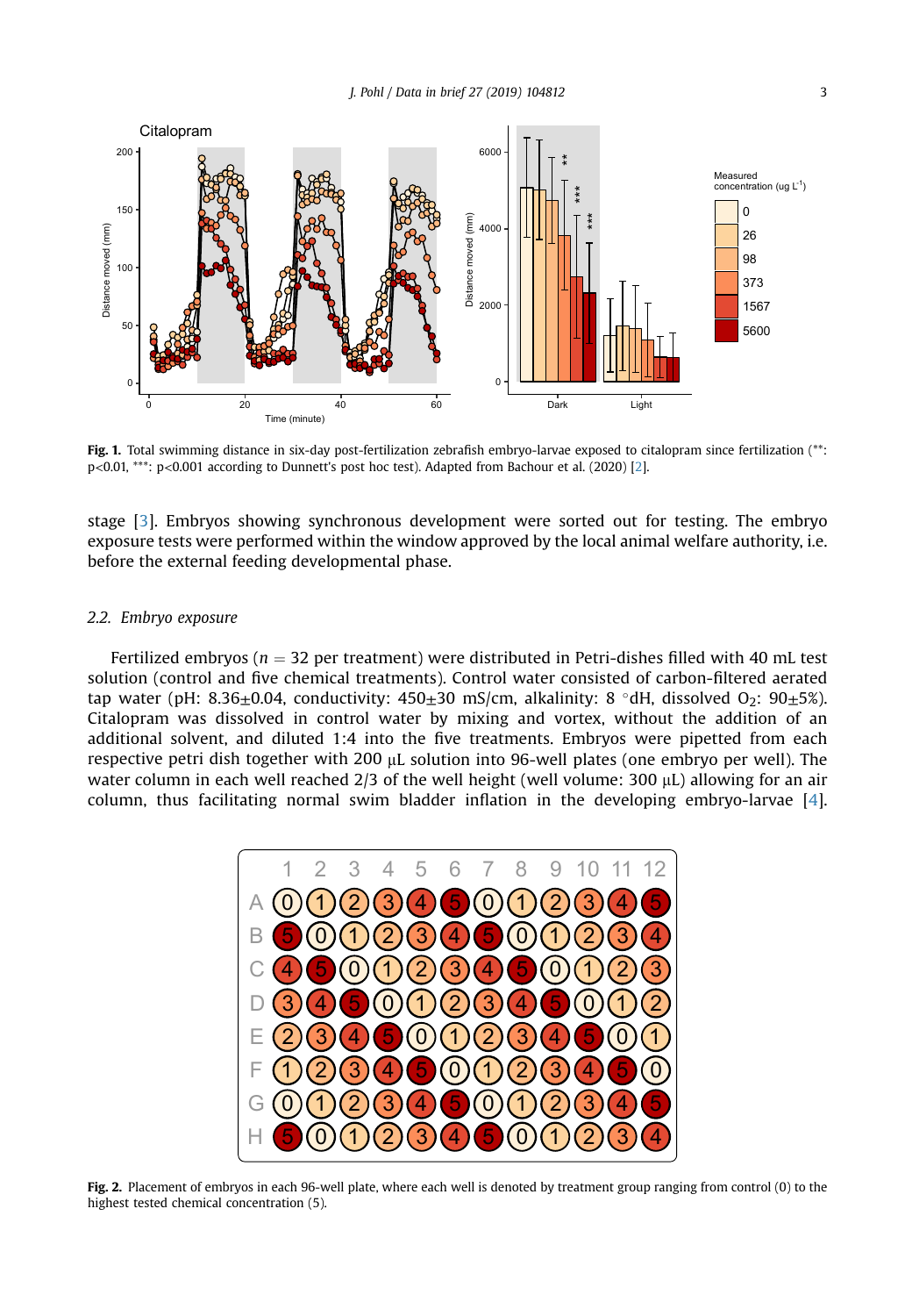<span id="page-3-0"></span>

Fig. 3. Timeline of the locomotor activity assay protocol consisting of an acclimatization step (A), and six alternating light (L1-L3) and dark (D1-D3) periods.

The treatment groups were organized in diagonal rows in order to even out positional bias (e.g. differences in temperature in the center of the plate compared with the edge of the plate) as illustrated in [Fig. 2](#page-2-0). 16 individual replicates for each treatment were placed on each of two 96-well plates.

The plates were covered in Parafilm M (Bemis Company, United States) and kept in an environmentally controlled laboratory (12:12 h daylight cycle (09:00–21:00), 26 $\pm$ 1 °C air temperature). The plates were incubated until the embryo-larvae reached six days post-fertilization (dpf) when the locomotor activity assay was performed.

#### 2.3. Locomotor activity assay

The locomotor activity assays were conducted at six dpf. The plates were handled minimally before placement in the ZebraBox® recording chamber (ViewPoint Life Sciences, Lyon, France). The recording chamber was equipped with an infrared light-emitting floor and a top-mounted infrared camera, which enabled a consistent video recording of the whole plate under both light and dark conditions. The ZebraLab software (Viewpoint Life Sciences, Lyon, France) was used to program the light cycle protocol, consisting of a 15 minute initial acclimatization step, and six alternating ten-minute light and dark phases (Fig. 3).

Zebrafish embryo-larvae will react to the instantaneous shift from 100% to 0% illumination by an increase in locomotor activity. Anxiolytic compounds (e.g. citalopram) can reduce this response

Table 1 Locomotor relevant activity variables in the.csv raw data files [\[1](#page-5-0)].

| Variable abbreviation | Variable definition                          | Unit  |
|-----------------------|----------------------------------------------|-------|
| inact                 | Inactivity bouts $(<3$ mm/s)                 | count |
| inadur                | Inactivity duration $(3 \text{ mm/s})$       | s     |
| inadist               | Inactivity distance $(<$ 3 mm/s)             | mm    |
| smlct                 | Small movement bouts (3–6 mm/s)              | count |
| smldur                | Small movement duration $(3-6 \text{ mm/s})$ | s     |
| smldist               | Small movement distance (3–6 mm/s)           | mm    |
| Larct                 | Large movement bouts $(>6$ mm/s)             | count |
| lardur                | Large movement duration $(>6$ mm/s)          | s     |
| lardist               | Large movement distance $(>6$ mm/s)          | mm    |

#### Table 2

R packages used for data analysis and visualization.

| Package name                          | Functionality                                                                                                                                    | URL                                                                                                                       | Reference           |
|---------------------------------------|--------------------------------------------------------------------------------------------------------------------------------------------------|---------------------------------------------------------------------------------------------------------------------------|---------------------|
| Base R<br>ggplot2<br>multcomp<br>plyr | Fundamental programming tools<br>Data visualization<br>Statistical analysis, i.e. Dunnett's post-hoc test<br>Splitting and combining data frames | https://r-project.org<br>https://ggplot2.tidyverse.org<br>http://multcomp.r-forge.r-project.org<br>http://had.co.nz/plyr/ | [9]<br>[10]<br>'111 |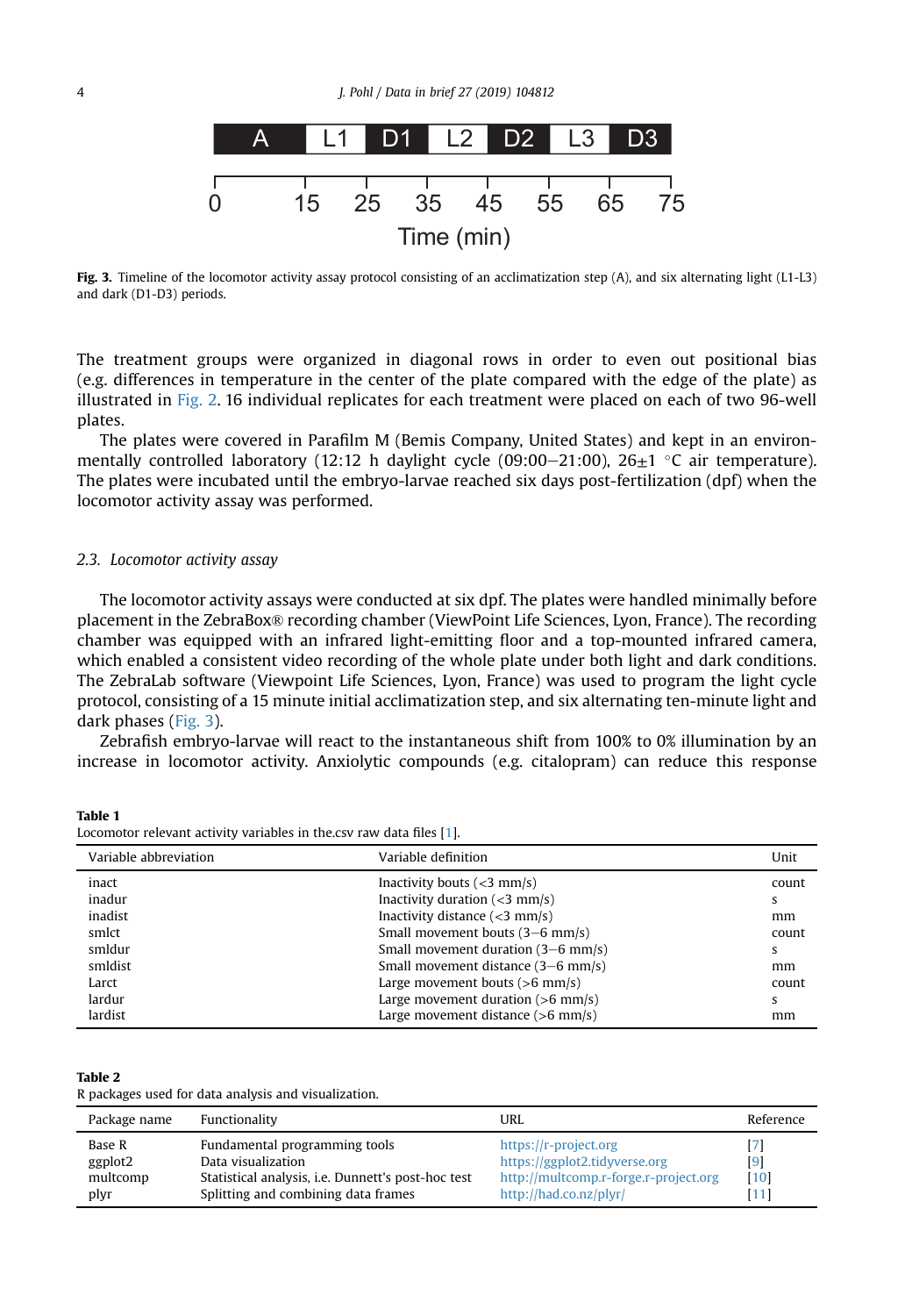causing a decreased activity during dark periods as compared to control. Anxiogenic compounds may, on the other hand, further induce hyperactivity in embryo-larvae during dark periods [[5\]](#page-5-0).

The assays were performed in the early afternoon  $(12:00-15:00)$  as embryo-larvae tend to respond to illumination changes with the least variance during that time of day [\[6](#page-5-0)]. Three activity thresholds were defined for locomotion; inactivity (movement speed <3 mm/s), small movements (movement speed  $3-6$  mm), and large movements (movement speed  $>6$  mm/s). Zebrafish embryolarvae locomotor data were aggregated in ten-second bins for each individual, separated into nine locomotor relevant activity variables ([Table 1](#page-3-0)). Following the completion of the 75-minute assay, the 96-well plates were removed from the recording chamber. A high dose of pH buffered Tricaine mesylate (MS-222) was added into each well incapacitating the embryo-larvae, before morphological assessment by stereo microscopy.

#### 2.4. Locomotor activity data processing

Raw.csv data files were exported following the locomotor activity assays [[1](#page-5-0)]. All data filtering and analysis were performed using R software [\[7\]](#page-5-0) with the RStudio interface [\[8](#page-5-0)] and published R packages [\(Table 2\)](#page-3-0). Detailed data processing procedures are contained within the supplied R script behavior\_ analysis.R [[1](#page-5-0)].

In short, the .csv files were imported, aggregated, and combined. Observations from morphologically affected individuals (e.g. swim-bladder not inflated) were omitted from the datasets in order not to confound the data analysis (Fig. 4). Individual total swimming distance (defined as smldist  $+$  lardist) during each minute and light and dark periods were summarized. Control and treatment mean± standard deviation were then plotted using the ggplot2 package [[9\]](#page-5-0).



Fig. 4. Representative morphological images of (a) normal 6 dpf embryo-larvae, (b) lack of swim-bladder inflation, (c) coagulated/ dead, and (d) pericardial- and yolk sac edemas.